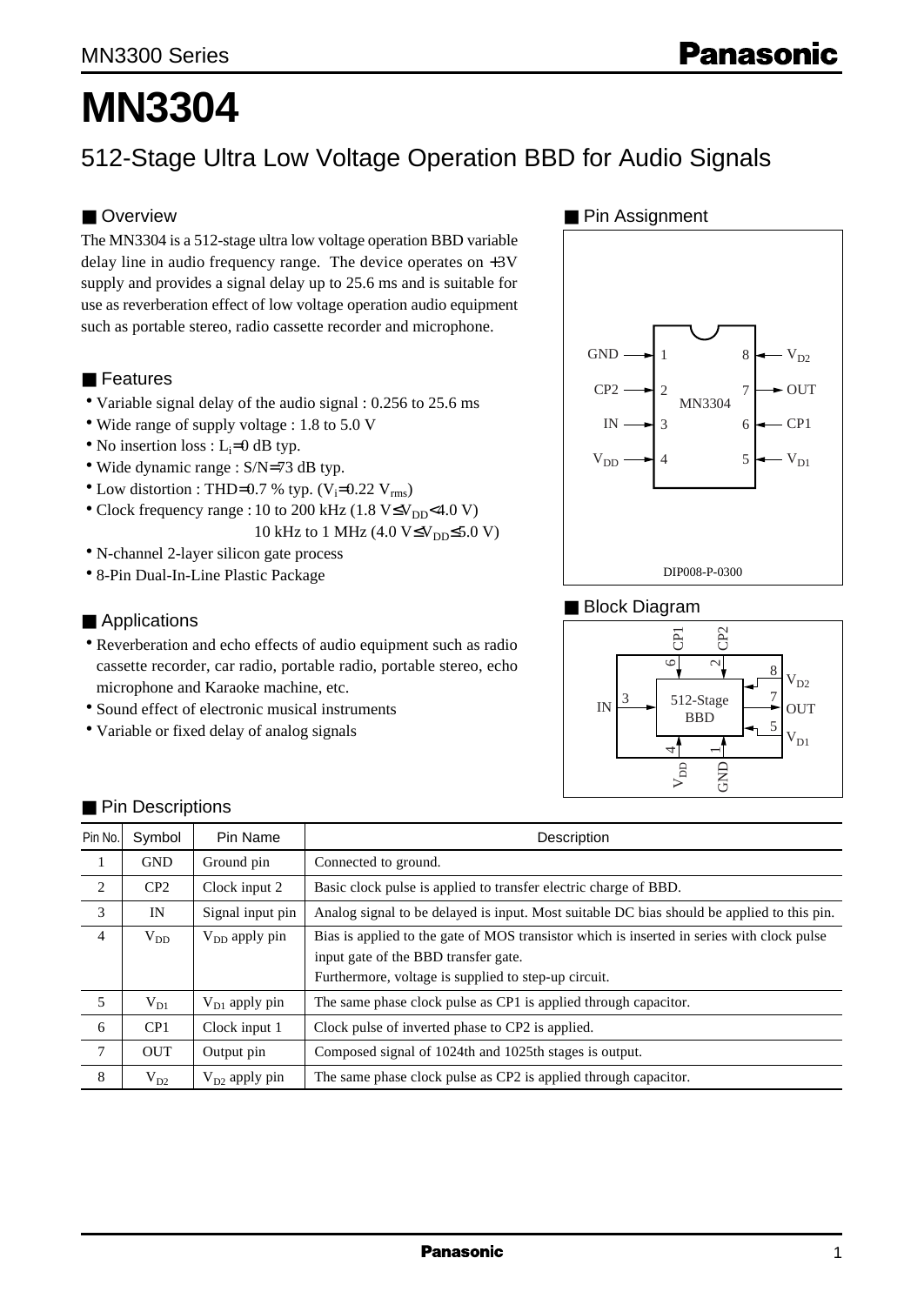# ■ Absolute Maximum Ratings Ta=25°C

| Parameter                     | Symbol                                              | Ratings          | Unit        |
|-------------------------------|-----------------------------------------------------|------------------|-------------|
| Pin voltage                   | $V_{DD}$ , $V_{D1}$ , $V_{D2}$ , $V_{CP}$ , $V_{L}$ | $-0.3$ to $+6.0$ |             |
| Output voltage                | $V_{O}$                                             | $-0.3$ to $+6.0$ |             |
| Operating ambient temperature | $\rm T_{\rm opr}$                                   | $-20$ to $+60$   | $^{\circ}C$ |
| Storage temperature           | $T_{\rm stg}$                                       | $-55$ to $+125$  | $^{\circ}C$ |

# ■ Operating Conditions Ta=25°C

| Parameter               | Symbol              | Conditions | min      | typ      | max                   | Unit |
|-------------------------|---------------------|------------|----------|----------|-----------------------|------|
| Supply voltage          | $V_{DD}$            |            | $+1.8$   | $+3.0$   | $+5.0$                | V    |
| Clock voltage "H"level  | $V_{\rm{CPH}}$      |            |          | $V_{DD}$ |                       | V    |
| Clock voltage "L"level  | $V_{\rm CPL}$       |            |          | $\Omega$ |                       | V    |
| Clock input capacitance | $C_{CP}$            |            |          |          | 400                   | pF   |
| Clock frequency         | $f_{CP}$            |            | 10       |          | $200(1000)^{*1}$      | kHz  |
| Clock pulse width       | $*3$<br>$t_{w(CP)}$ |            |          |          | $0.5T^{*2}$           |      |
| Clock rise time         | $*3$<br>$t_{r(CP)}$ |            |          |          | 500                   | ns   |
| Clock fall time         | $*3$<br>$t_{f(CP)}$ |            |          |          | 500                   | ns   |
| Clock cross point       | $\mathbf{V_X}^{*3}$ |            | $\theta$ |          | $ 0.3V_{\text{CPH}} $ | V    |

Note)  $*1$  : ( ) :  $V_{DD}$ =4.0 to 5.0 V

 $*2$ : T=1/f<sub>CP</sub> (Clock period)

\*3 : Clock pulse waveforms



# ■ Electrical Characteristics V<sub>DD</sub>=V<sub>CPH</sub>=3V, V<sub>CPL</sub>=0V, R<sub>L</sub>=56kΩ, LPF : f<sub>C</sub>=20kHz, A<sub>tt</sub>=48dB/oct., Ta=25°C

| Parameter                 | Symbol     | Conditions                                                                     | min  | typ        | max | Unit          |
|---------------------------|------------|--------------------------------------------------------------------------------|------|------------|-----|---------------|
| Supply current            | $I_{DD}$   | $f_{CP} = 40$ kHz                                                              |      | 0.05       |     | mA            |
| Signal delay time 1       | $t_{D1}$   | $V_{\text{DD}}=1.8$ to 4.0 V, f <sub>CP</sub> =10 to 200 kHz                   |      | $N^*$      |     | ms            |
| Signal delay time 2       | $t_{D2}$   | $V_{DD}$ =4.0 to 5.0 V, f <sub>CP</sub> =10 kHz to 1 MHz                       |      | $2-f_{CP}$ |     |               |
| Input signal frequency    | $f_i$      | $f_{CP}$ =40 kHz, V <sub>i</sub> =0.22 V <sub>rms</sub>                        | 12   |            |     | kHz           |
|                           |            | Output attenuation $\leq$ 3 dB(0 dB at f <sub>i</sub> =1 kHz)                  |      |            |     |               |
| Input signal amplitude    | $v_i$      | $f_{CP}$ =40 kHz, $f_i$ =1 kHz, THD=2.5 %                                      | 0.32 | 0.5        |     | $V_{rms}$     |
| Insertion loss            | $L_i$      | $f_{CP}$ =40 kHz, f <sub>i</sub> =1 kHz, V <sub>i</sub> =0.22 V <sub>rms</sub> | $-4$ | $\Omega$   | 4   | dB            |
| Total harmonic distortion | <b>THD</b> | $f_{CP}$ =40 kHz, $f_i$ =1 kHz, $V_i$ =0.22 $V_{rms}$                          |      | 0.7        | 2.5 | $\frac{0}{0}$ |
| Output noise voltage      | $V_{no}$   | $f_{CP}$ =100 kHz, Weighted by "A"curve                                        |      | 0.098      | 0.2 | $mV_{rms}$    |
| Signal to noise ratio     | S/N        |                                                                                |      | 73         |     | dB            |

Note) \* : N=BBD stages

#### ■ Circuit Diagram

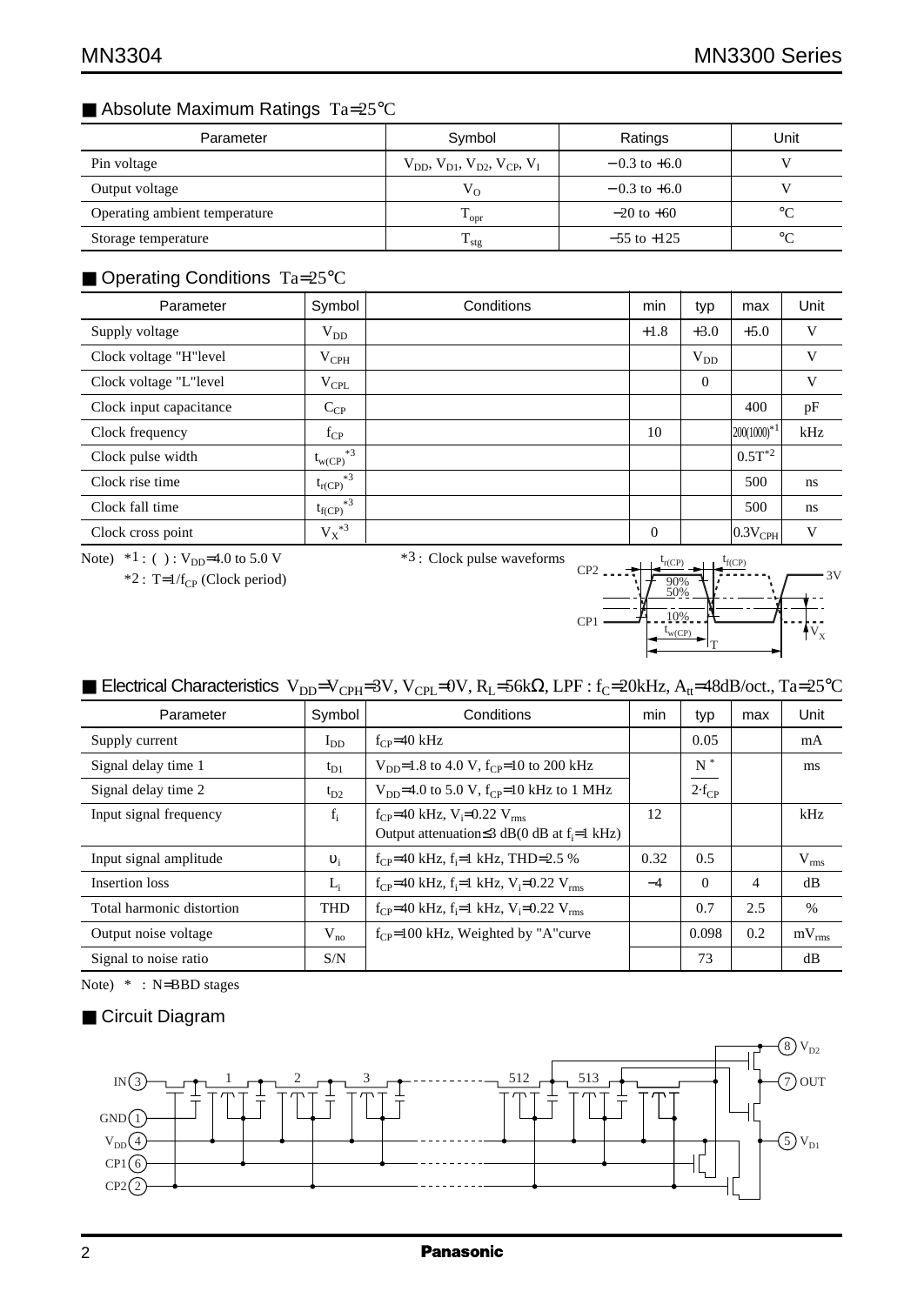## ■ Typical Characteristics

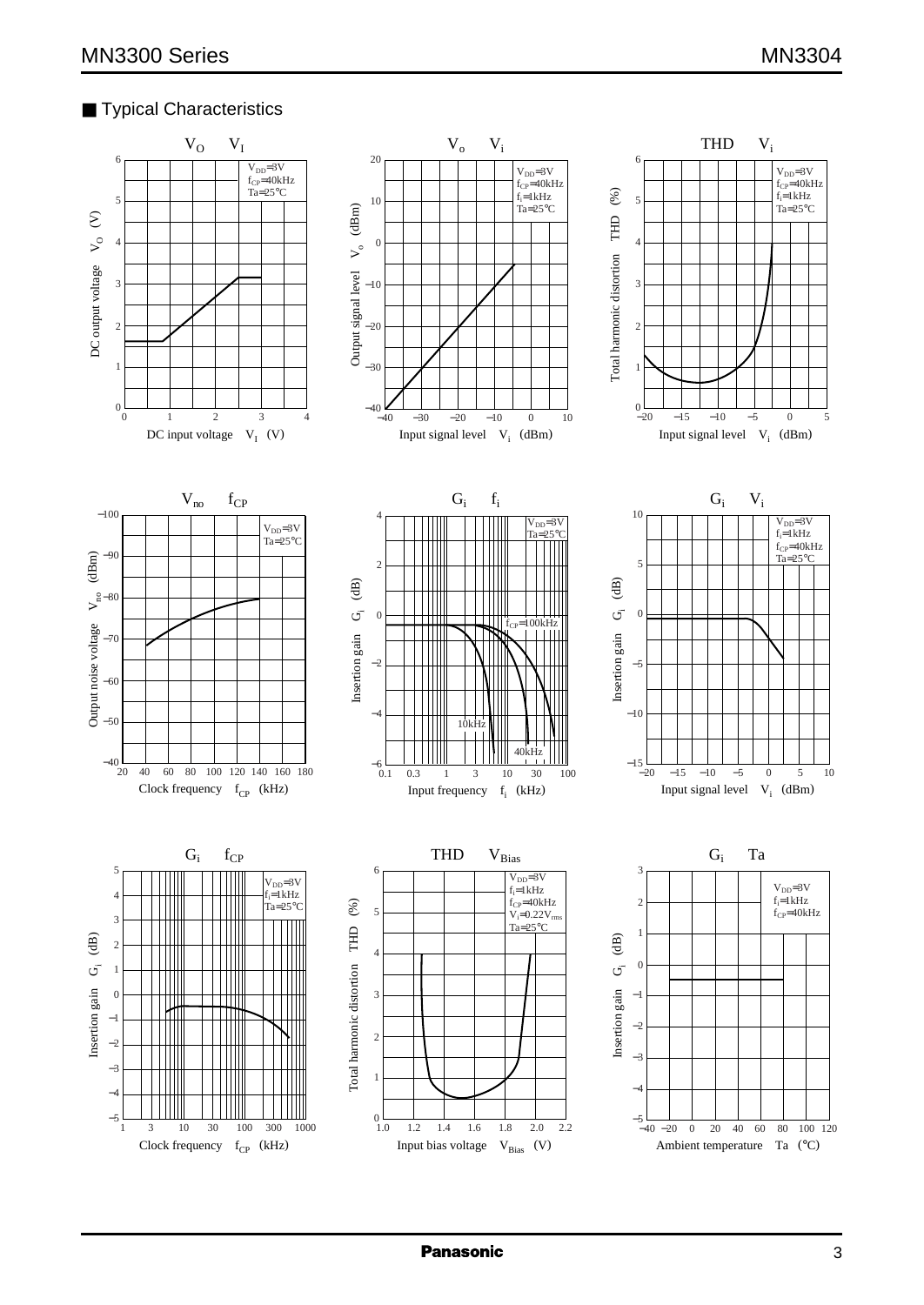# ■ Typical Characteristics (To be continued)